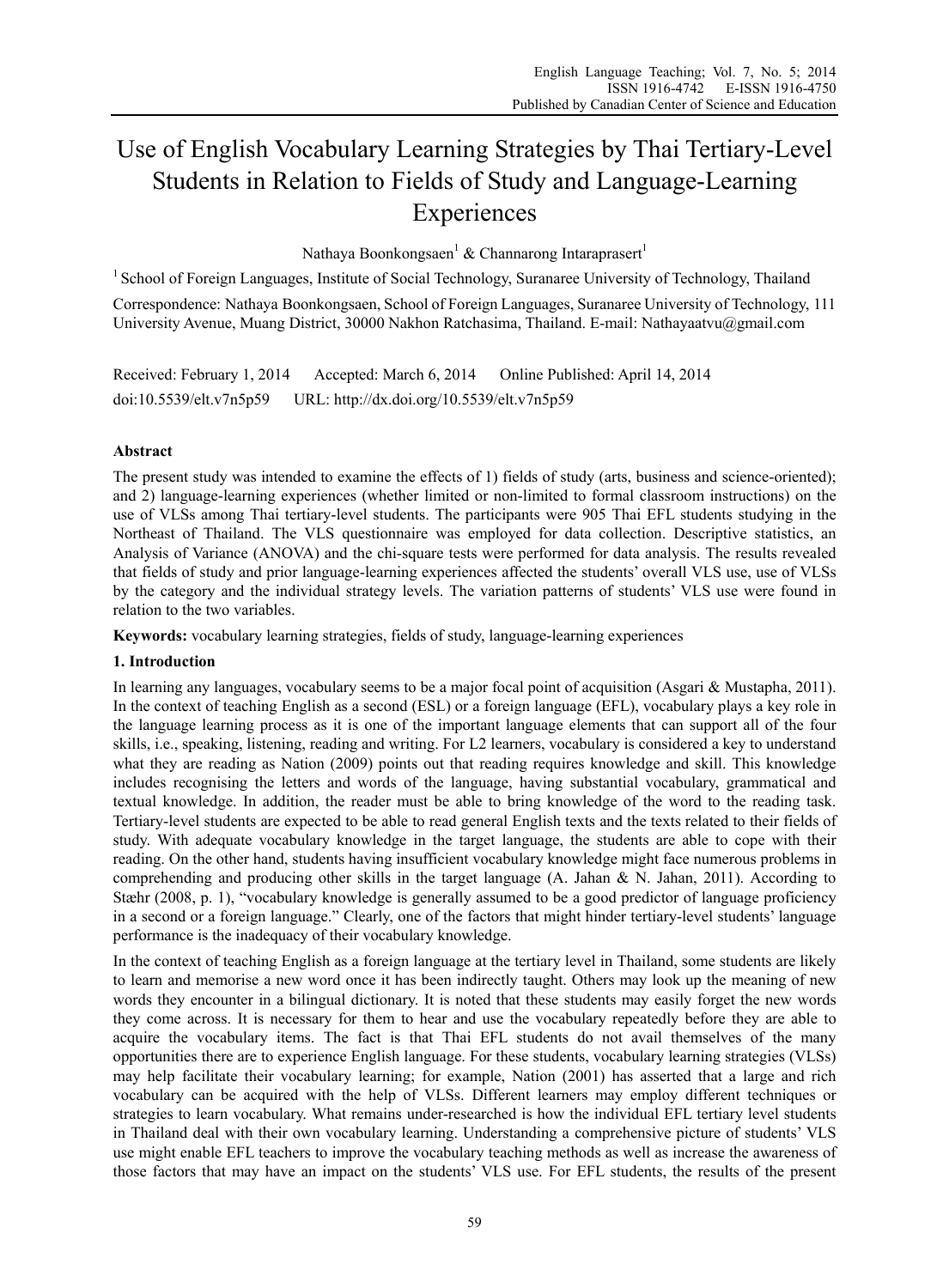study may benefit them in terms of identifying those VLSs they have already employed and those they may have never used, pointing out the factors that may contribute to becoming a strategic vocabulary learner.

### *1.1 Research Questions*

The present study was conducted to examine the effects of fields of study and language-learning experiences on the VLSs reported being employed by students studying at the tertiary level in the Northeast of Thailand. Specifically, the research was designed to answer the following questions: 1) What is the frequency of the VLSs reported being employed by Thai tertiary-level students in relation to their fields of study and language-learning experiences 2) Do the students' choices of VLSs vary significantly with their fields of study and languagelearning experiences? If they do, what are the main patterns of variation?

# **2. Research Methodology**

Four aspects regarding the research methodology are presented in the subsequent sections.

# *2.1 Terms Used in the Present Study*

# 2.1.1 Vocabulary Learning Strategies

The term "vocabulary learning strategies" refers to as any set of techniques, including actions or mental processes that Thai students studying at the tertiary level reported employing in order to facilitate their English vocabulary learning with the purpose of enhancing their vocabulary knowledge.

### 2.1.2 Tertiary-Level Students

The term "tertiary-level students" refers to undergraduate students who have been studying in a regular programme on offer at the four types of institutions. The four types of institution have been offering a formal education mainly for the tertiary level. They are public/autonomous public university, private college/ university, Rajabhat University and Rajamangala University of Technology.

## 2.1.3 Fields of Study

"Fields of study" refers to the three fields of study of which all the four types of institutions have been offering for the students to study. They are arts-oriented, science-oriented and business-oriented fields.

### 2.1.4 Language-Learning Experiences

Language-learning experiences are classified as limited and non-limited to formal classroom instructions. The students whose language-learning experiences are "limited to formal classroom instructions" refers to the students who have an exposure to the English language within the formal classroom instructions only or hardly ever have an exposure to the English language beyond the formal classroom instructions. The students whose language-learning experiences are "not limited to the formal classroom instructions" refers those who have an exposure to the English language within and beyond the formal classroom instructions.

### *2.2 Participants and Sampling Procedures*

As the population under this study was the students studying at the four different types of institutions (33 institutions), stratified and purposive sampling techniques were employed to select the participants. A total of 905 students from 11 institutions participated in the study. (see Table 1)

Table 1. Numbers of research participants by types of institution in terms of fields of study and language-learning experiences

| Types of Institution                                   |      | Fields of Study |     |        | Language-Learning<br>Experiences |  |  |
|--------------------------------------------------------|------|-----------------|-----|--------|----------------------------------|--|--|
|                                                        | Arts | Bu              | Sci | Non-Li | $\mathbf{L}$                     |  |  |
| 2 public/autonomous public universities $(N = 230)$    | 98   | 43              | 89  | 170    | 60                               |  |  |
| 3 private colleges/universities ( $N = 276$ )          | 100  | 96              | 80  | 146    | 130                              |  |  |
| 4 Rajabhat Universities ( $N = 253$ )                  | 110  | 94              | 49  | 103    | 150                              |  |  |
| 2 Rajamangala Universities of Technology ( $N = 146$ ) | -61  | 37              | 48  | 51     | 95                               |  |  |

Of the 905 participants, 230 were from two public/autonomous public universities (Suranaree University of Technology, and Khon Kaen University), 276 participants from three private colleges/universities (Nakhon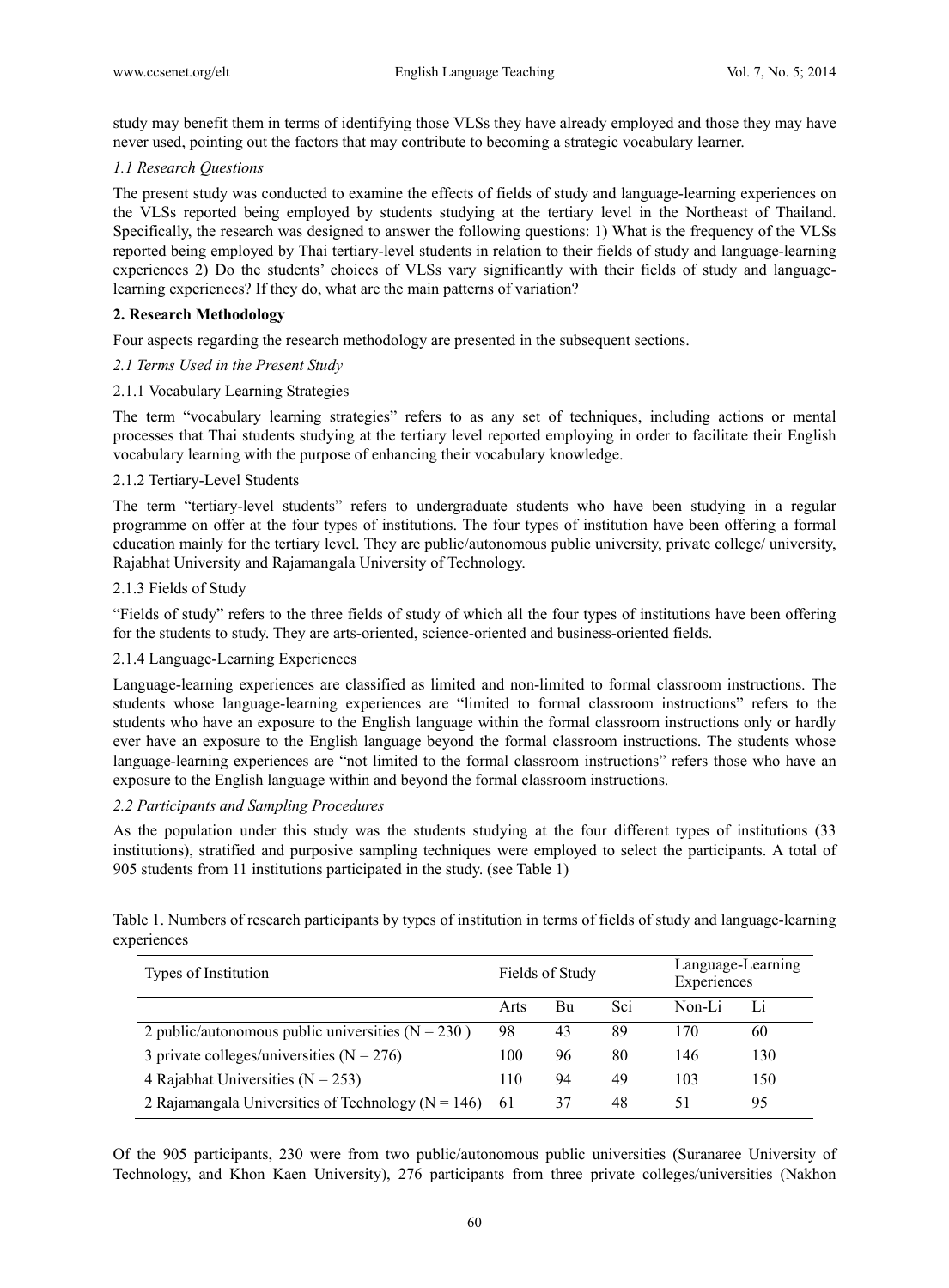Ratchasima College, College of Asian Scholars and Vongchavalitkul University), 253 participants from four Rajabhat Universities (Buriram, Mahasarakham, Roi-Et and Udonthani), and 146 participants from two Rajamangala Universities of Technology (Nakhon Ratchasima Campus and Sakonnakhon Campus).

## *2.3 Instruments*

A 4-point rating scale VLS questionnaire in which "never" was scored as 1, "sometimes" as 2, "often" as 3 and "always or almost always" as 4, was employed to collect the data. The main VLS items were modified from Intaraprasert (2004) and Siriwan (2007). A few VLS items were modified from Schmitt (1997), Pemberton (2003) and Wink and Adulh (2007). Some VLSs were adopted without modification (16 items), the others were adapted (24 items). Examples are presented below:

Category 1: Adopted Items without Modification

*Look at real objects and associate them with vocabulary items (from Siriwan, 2007)* 

*Use new words in writing (from Intaraprasert, 2004)* 

Category 2: Slightly Changed Items

Before changed:

*Write vocabulary items with meanings on papers and stick them in one's bedroom (from Siriwan, 2007)* 

#### After changed:

*Write vocabulary items with meanings on papers and stick them on the wall in one's room (from Siriwan, 2007)* 

The English questionnaire version was translated into Thai to ensure the accuracy of the research results. The piloting of the VLS questionnaire was carried out in March 2013 to uncover any problems so that the researcher could make the necessary revision before the main stage was carried out. A written questionnaire was piloted with 40 students studying at Suranaree University of Technology and Vongchavalitkul University. Having been piloted, it was found that some wordings in the VLS questionnaire were ambiguous and needed refinement. Having been refined, the VLS questionnaire was ready to be used in the main stage. In the main stage, Alpha Coefficient (α) or Cronbach alpha was used to check the internal consistency of the questionnaire. The reliability estimate based on a 905-student sample in the main stage was .94, when compared with the reliability coefficient of .70, which is the rule of thumb for research purpose (Fraenkel & Wallen, 2000). (See Table 2)

Table 2. Reliability estimate of VLS questionnaire as a whole and in three main categories (DMV, RKV and EKV)

| VLS questionnaire                           | Whole VLSs | VLSs in DMV | VLSs in RKV | VLSs in EKV |
|---------------------------------------------|------------|-------------|-------------|-------------|
| Reliability Estimate<br>(Alpha Coefficient) |            | 81          | 88          | 86          |

### *2.4 Data Analysis*

Data obtained through the VLS questionnaire were analysed at three different levels: 1) overall VLS use; 2) use of overall VLSs by the three main categories, including the Discovery of Meaning or Other Aspects of New Vocabulary Items (DMV), the Retention of the Knowledge of Newly-Learned Vocabulary Items (RKV) and the Expansion of Knowledge of Vocabulary Items (EKV), and 3) use of 40 individual VLSs. The following statistics were performed to analyse the data using the SPSS Version 17.0.

### 2.4.1 Descriptive Statistics

Descriptive statistics was employed to describe the students' VLS use for two levels; the overall VLS use and use of overall VLSs by the category level. The students' VLS use was described in terms of mean and its S.D.

2.4.2 An Analysis of Variance (ANOVA) and the Post-Hoc ScheffÉ Test

ANOVA was performed to assess the overall VLS use in relation to the two variables. If there was a situation in which the researcher obtained significant differences among the variables with more than two levels, like fields of study, then the exploration of the differences among the means was needed by the post hoc Scheffé test.

## 2.4.3 Chi-Square Test

The chi-square test was used to examine the significant variation patterns at the individual VLS level. For the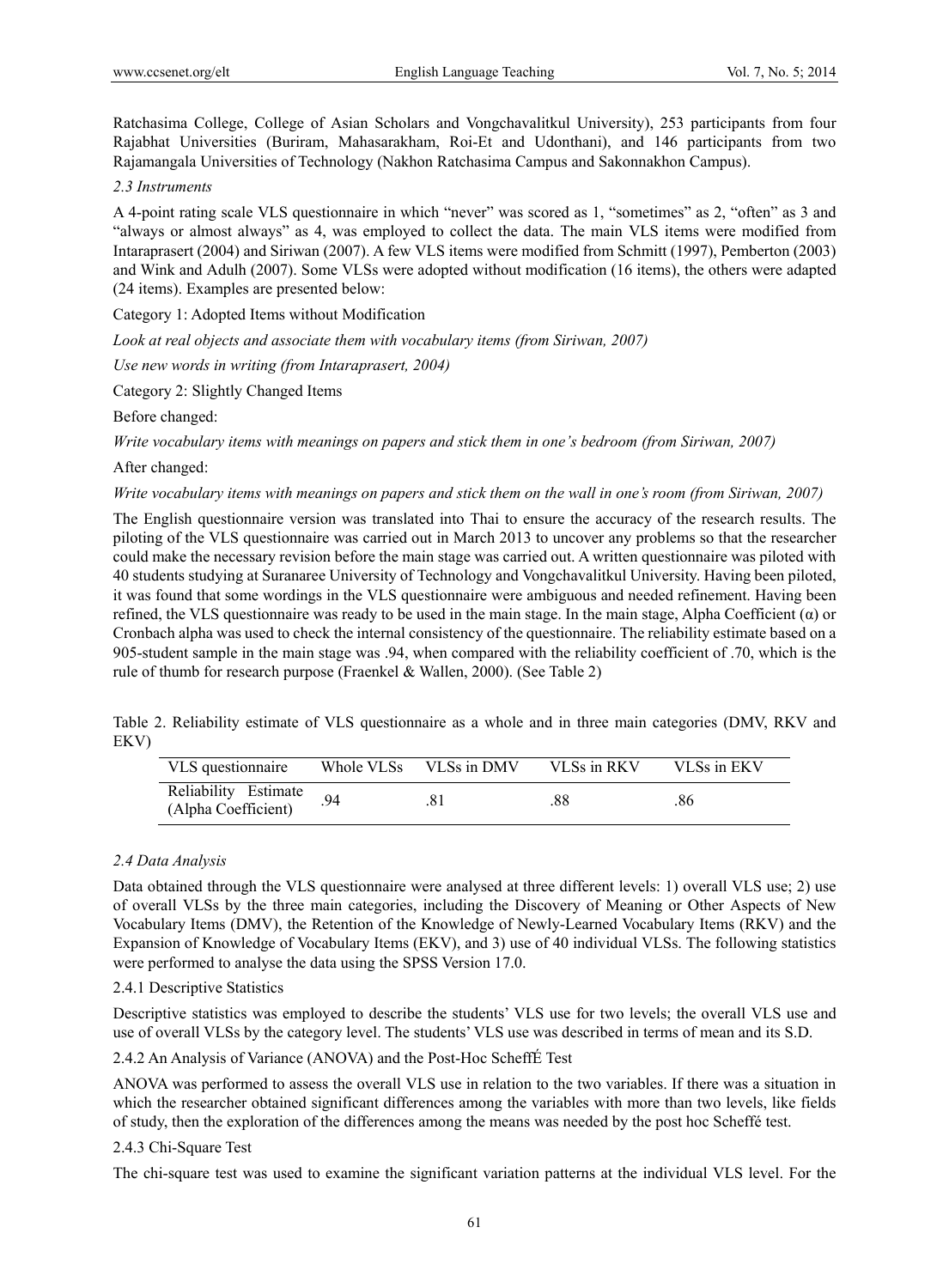chi-square test facilitated by SPSS program, the responses of 1 and 2 ("Never" and "Sometimes") provided by the participants were consolidated into "low strategy use" category, while the responses of 3 and 4 ("Often" and "Always" or "Almost always") were consolidated into "high strategy use" category.

# **3. Findings**

Findings are presented according to the three different levels of data analysis, the overall VLS use, use of VLSs by the three main categories and use of the individual VLS level. Each of the three levels is presented in relation to the students' fields of study and language-learning experiences.

*3.1 Variation in the Students' Reported Overall VLS Use* 

| Variable           |                   | Number | Mean | S.D. | Sig. Level | Variation Pattern          |
|--------------------|-------------------|--------|------|------|------------|----------------------------|
| 1. Fields of study | arts-oriented     | 369    | 2.36 | .43  | P < 0.01   | $Arts > Bu$ , $Arts > Sci$ |
|                    | business-oriented | 270    | 2.17 | .38  |            |                            |
|                    | science-oriented  | 266    | 2.19 | .39  |            |                            |
| 2. Experiences     | non-limited       | 470    | 2.40 | .41  | P < 0.01   | Non-Limited $>$ Limited    |
|                    | limited           | 435    | 2.09 | .36  |            |                            |

Table 3. Summary of the students' reported overall VLS use

As revealed in Table 3, the arts-oriented students reported employing VLSs significantly more frequently than the business and science-oriented students in the overall VLS use with the mean frequency scores of 2.36, 2.17 and 2.19, respectively. However, no significant differences in the use of VLSs were found between the business and science-oriented students. Concerning language-learning experiences, the students who have an exposure to the English language within and beyond the formal classroom instructions reported employing VLSs significantly more frequently than those who have an exposure to the English language within the formal classroom instructions only, with the mean frequency score of 2.40, and 2.09, respectively.

*3.2 Variation in the Students' Reported Use of VLSs by the Three Categories* 

Table 4. Variation in the students' reported use of VLSs by the DMV, RKV and EKV categories according to fields of study

| Category | Arts |      | <b>Business</b> |      | Science |      | Sig.Level | Pattern of Variation       |  |
|----------|------|------|-----------------|------|---------|------|-----------|----------------------------|--|
|          | Mean | S.D. | Mean            | S.D. | Mean    | S.D. |           |                            |  |
| $1)$ DMV | 2.61 | .54  | 2.38            | .44  | 2.42    | .47  | P < 0.01  | $Arts > Bu$ , $Arts > Sci$ |  |
| $2)$ RKV | 2.17 | .44  | 2.01            | .40  | 2.05    | .41  | P < 0.01  | $Arts > Bu$ , $Arts > Sci$ |  |
| $3)$ EKV | 2.45 | .46  | 2.26            | .41  | 2.22    | .41  | P < 0.01  | $Arts > Bu$ , $Arts > Sci$ |  |

As shown in Table 4, the arts-oriented students reported employing VLSs significantly more frequently than the business and science-oriented students in the DMV, RKV and EKV categories. On the other hand, no significant differences in the use of VLSs were found between the business and science-oriented students in all three categories.

Table 5. Variation in the students' reported use of VLSs by the DMV, RKV and EKV categories according to language-learning experiences

| Category |      | Non-limited |      | Limited |            | Variation Pattern       |  |
|----------|------|-------------|------|---------|------------|-------------------------|--|
|          | Mean | S D         | Mean | S.D.    | Sig. Level |                         |  |
| $1)$ DMV | 2.66 | .49         | 2.30 | .44     | P < 0.01   | Non-limited $>$ Limited |  |
| $2)$ RKV | 2.22 | .43         | 1.94 | .39     | P < 0.01   | Non-limited $>$ Limited |  |
| $3)$ EKV | 2.48 | .44         | 2.15 | -37     | P < 0.01   | Non-limited $>$ Limited |  |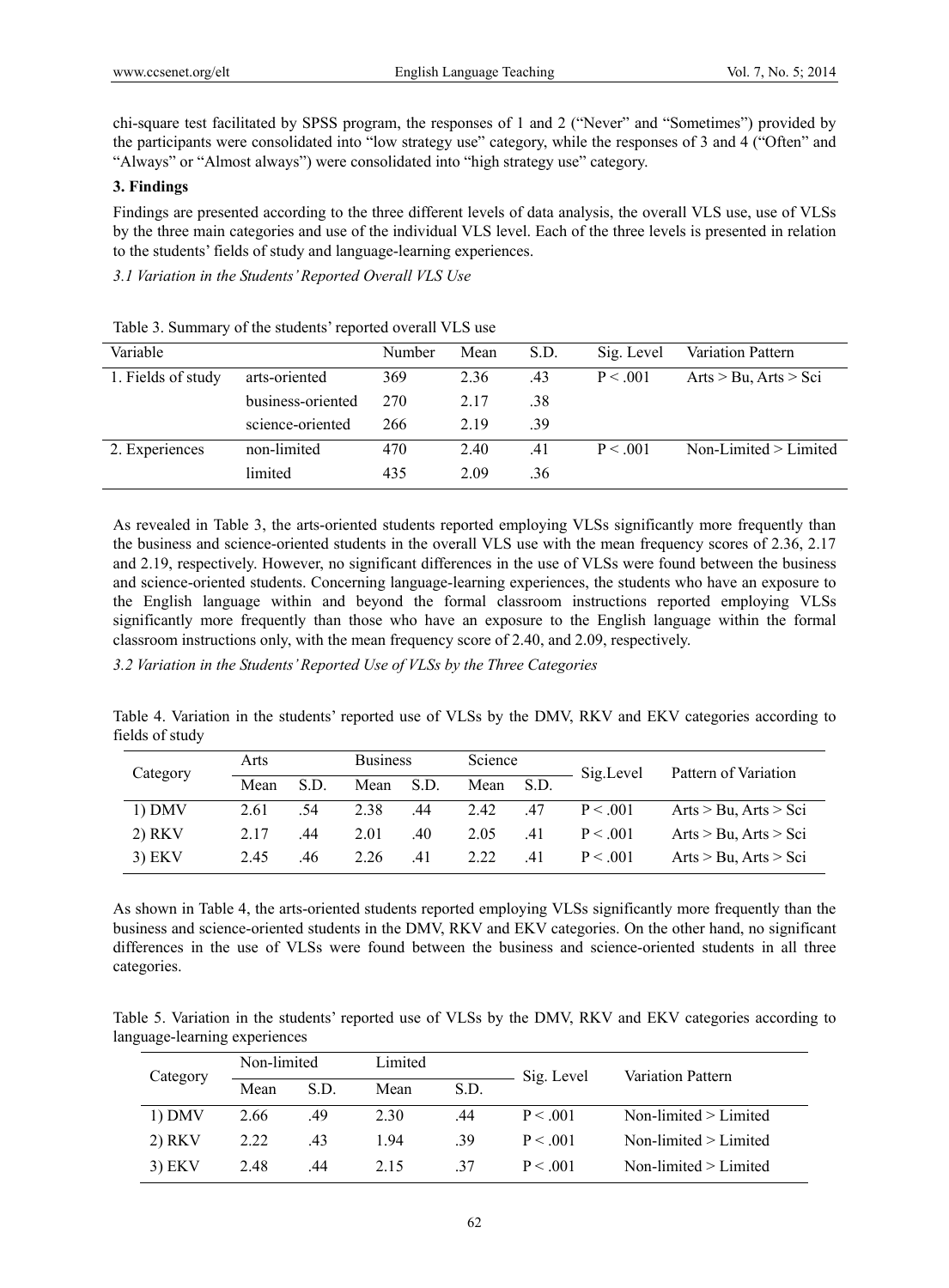In relation to experiences, the students who have an exposure to the English language within and beyond the formal classroom instructions reported employing VLSs significantly more frequently than those who have an exposure to the English language within the formal classroom instructions in the DMV, RKV and EKV categories.

*3.3 Variation in the Students' Reported Use of Individual VLS Level*

| Table 6. Variation in the students' reported use of individual VLSs according to fields of study |  |  |  |
|--------------------------------------------------------------------------------------------------|--|--|--|
|--------------------------------------------------------------------------------------------------|--|--|--|

| <b>Individual VLS Use</b>                                                                                                                                      |      | $%$ of High Use (3 or 4) | Observed $x^2$ |                       |
|----------------------------------------------------------------------------------------------------------------------------------------------------------------|------|--------------------------|----------------|-----------------------|
| Used more by Arts $>$ Sci $>$ Bu (16 VLSs)                                                                                                                     | Arts | Sci                      | Bu             |                       |
| 1. EKV7 Attending classes of every module regularly to expand<br>knowledge of vocabulary items                                                                 | 82.6 | 80.8                     | 73.2           | $x^2 = 8.97*$         |
| 2. DMV5 Using a dictionary to discover the meaning or other<br>aspects of vocabulary items                                                                     | 73.8 | 59.0                     | 57.0           | $x^2 = 24.16$ ***     |
| 3. EKV13 Singing or listening to English songs to expand<br>knowledge of vocabulary items                                                                      | 73.0 | 57.1                     | 50.7           | $x^2$ = 36.08***      |
| 4. DMV6 Asking friends to discover the meaning or other<br>aspects of vocabulary item                                                                          | 59.1 | 50.8                     | 47.4           | $x^2 = 9.46$ **       |
| 5. EKV15 Practicing vocabulary translation from Thai into<br>English and vice versa.                                                                           | 58.9 | 40.6                     | 40.1           | $x^2$ = 30.01***      |
| 6. EKV3 Studying vocabulary items from advertisements, public<br>relations, notices, traffic signs, etc. to expand knowledge of<br>vocabulary items            | 58.6 | 45.9                     | 43.4           | $x^2 = 17.37***$      |
| 7. RKV8 Associating pictures to vocabulary items to retain<br>knowledge of newly-learned vocabulary items                                                      | 48.0 | 40.2                     | 38.2           | $x^2 = 7.02*$         |
| 8. DMV2 Guessing the meaning from contexts, such as a single<br>vocabulary, grammatical structure of a sentence to discover the<br>meaning of vocabulary items | 44.7 | 39.8                     | 32.7           | $x^2 = 9.35**$        |
| 9. DMV1 Guessing the meaning by analysing the structure of<br>words (prefixes, roots and suffixes) to discover meaning of<br>vocabulary items                  | 43.6 | 40.2                     | 27.2           | $x^2 = 18.91$ ***     |
| 10. EKV4 Studying vocabulary section in one's textbook to<br>expand knowledge of vocabulary items                                                              | 42.8 | 34.2                     | 29.4           | $x^2 = 12.75**$       |
| 11. RKV9 Associating the target word in English with a word<br>that sounds similar in Thai language to retain knowledge of<br>newly-learned vocabulary items   | 40.3 | 39.1                     | 28.3           | $x^2 = 10.98**$       |
| 12. RKV7 Connecting newly-learned vocabulary items to one's<br>learning experience<br>to retain knowledge of<br>previous<br>newly-learned vocabulary items     | 37.9 | 28.2                     | 23.5           | $x^2 = 10.98**$       |
| 13. RKV6 Associating newly-learned vocabulary items with<br>previously-learned ones to retain knowledge of newly-learned<br>vocabulary items                   | 34.9 | 27.1                     | 21.0           | $x^2 = 15.22$ ***     |
| 14. EKV8 Learning words through literature, poems and<br>traditional culture to expand knowledge of vocabulary items                                           | 34.6 | 22.2                     |                | 19.9 $x^2 = 21.09***$ |
| 15. RKV10 Reviewing previous English lessons to retain<br>knowledge of newly-learned vocabulary items                                                          | 31.1 | 19.5                     | 19.1           | $x^2 = 16.44$ ***     |
| 16. EKV1 Playing English games, such as scrabble, crossword<br>puzzles to expand knowledge of vocabulary items                                                 | 28.9 | 26.7                     | 18.8           | $x^2 = 8.96*$         |
| 1. DMV4 Surfing the Internet to discover the meaning or other<br>aspects of vocabulary items                                                                   | 67.3 | 56.6                     | 53.0           | $x^2 = 14.85**$       |
| 2. EKV12 Watching an English-speaking film with subtitles to<br>expand knowledge of vocabulary items                                                           | 66.2 | 47.4                     | 46.6           | $x^2$ = 32.46**       |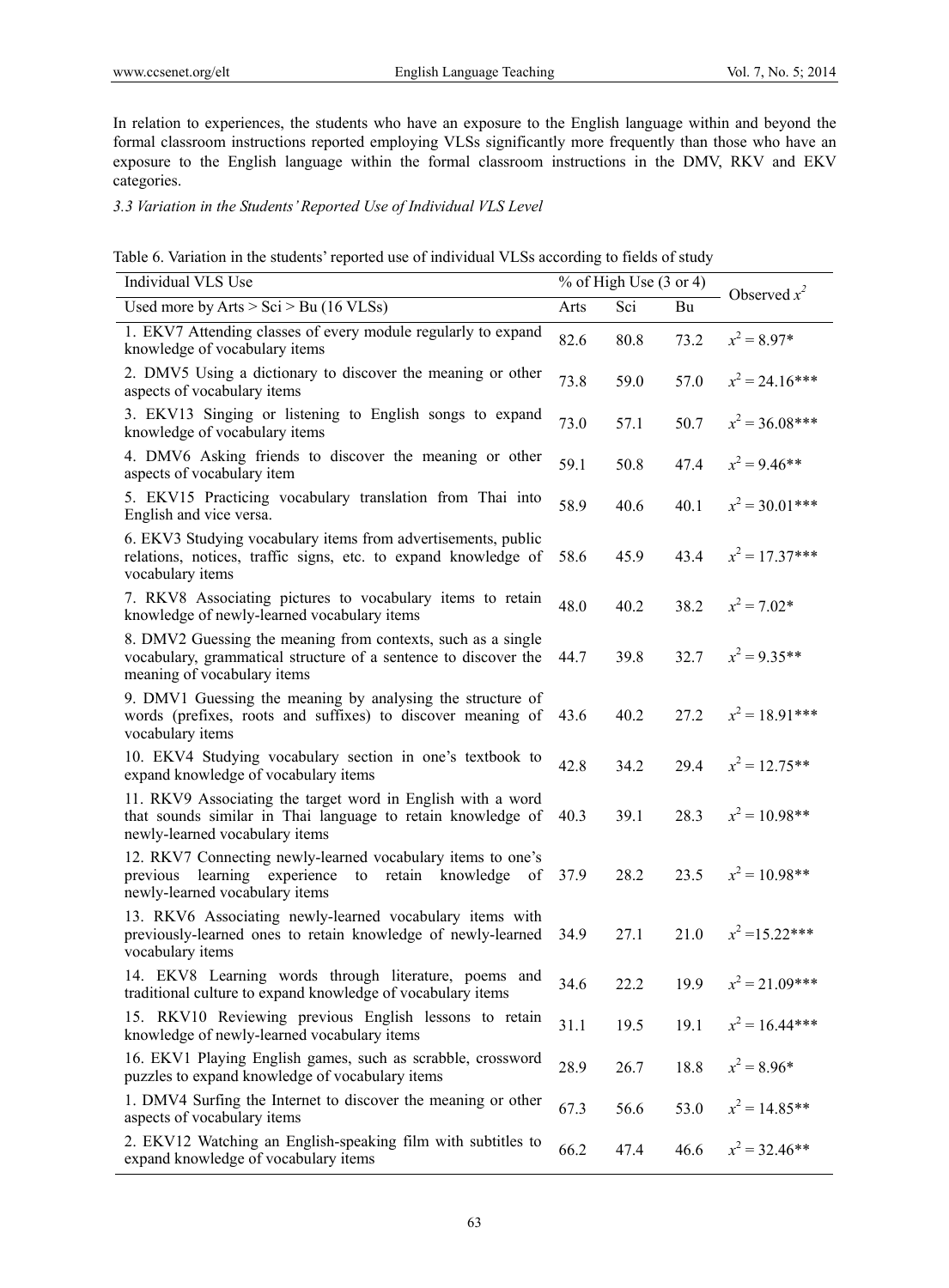| 3. DMV7 Asking teachers to discover the meaning or other<br>aspects of vocabulary items                                                                                                                               | 48.8 | 34.6 | 33.5 | $x^2 = 20.93**$  |
|-----------------------------------------------------------------------------------------------------------------------------------------------------------------------------------------------------------------------|------|------|------|------------------|
| 4. EKV10 Watching English programme channels or listening to<br>English radio programmes to expand knowledge of vocabulary<br>items                                                                                   | 42.8 | 34.9 | 25.6 | $x^2 = 20.03*$   |
| 5. EKV11 Surfing the Internet, especially the websites for<br>vocabulary learning to expand knowledge of vocabulary items                                                                                             | 41.1 | 32.0 | 24.1 | $x^2 = 20.58**$  |
| 6. EKV6 Grouping words together according to the similarity of<br>meanings, pronunciation, spelling or any other aspects that can<br>link the words to be grouped together to expand knowledge of<br>vocabulary items | 36.8 | 29.4 | 22.6 | $x^2 = 14.93**$  |
| 7. EKV14 Listening to English lectures, presentation, or English<br>conversation to expand knowledge of vocabulary items                                                                                              | 36.0 | 22.1 | 16.9 | $x^2 = 32.38**$  |
| 8. RKV5 Using new words in writing to retain knowledge of<br>newly-learned vocabulary items                                                                                                                           | 34.9 | 23.2 | 22.9 | $x^2 = 15.20**$  |
| 9. DMV8 Asking other people or native speakers of English to<br>discover meaning or other aspects of vocabulary items                                                                                                 | 34.3 | 24.6 | 19.9 | $x^2 = 17.45**$  |
| 10. RKV12 Using vocabulary items to converse with teachers of<br>English or native speakers of English to retain knowledge of<br>newly-learned vocabulary items                                                       | 33.2 | 17.3 | 13.9 | $x^2$ = 39.44**  |
| 11. EKV2 Reading different types of different English printed<br>material e.g. leaflets, brochures, textbooks, or newspapers to<br>expand knowledge of vocabulary items                                               | 32.7 | 25.7 | 16.9 | $x^2 = 19.99$ ** |
| 12. RKV11 Using vocabulary items to converse with friends to<br>retain knowledge of newly-learned vocabulary items                                                                                                    | 31.6 | 21.3 | 19.9 | $x^2 = 14.13**$  |
| 13. RKV 13 Memorising with or without a word list to retain<br>knowledge of newly-learned vocabulary items                                                                                                            | 30.5 | 25.7 | 21.8 | $x^2 = 6.13*$    |
| 14. RKV 14 Recording the words/phrases one is learning and<br>playing them to oneself whenever one has some spare time to<br>retain knowledge of newly-learned vocabulary items                                       | 21.3 | 14.3 | 9.8  | $x^2 = 15.90**$  |
| 15. EKV9 Taking an extra job or getting trained by the<br>companies where one can use English, such as tour<br>offices, hotels, etc. to expand knowledge of vocabulary items                                          | 16.3 | 11.4 | 7.5  | $x^2 = 11.45**$  |
| 1. EKV 5 Building a word network to expand knowledge of<br>vocabulary items                                                                                                                                           | 12.9 | 7.6  | 4.5  | $x^2 = 12.71**$  |
| 1. RKV1 Saying or writing the word with its meaning repeatedly<br>to retain knowledge of newly-learned vocabulary items                                                                                               | 19.5 | 15.8 | 9.6  | $x^2 = 10.80**$  |

Note: \*P < .05, \*\* P < .01, \*\*\* P < .001

Table 6 demonstrates significant variations in use of individual VLSs in terms of fields of study. The results of the chi-square tests reveal four different variation patterns according to this variable

The first variation pattern, "Arts  $>$  Sci  $>$  Bu" indicates that a significantly greater percentage of the arts-oriented students than the science and business-oriented students, reported employing high use of 16 VLSs. Three out of the 16 VLSs had a high reported frequency of use by more than 50 percent of the arts, science and business-oriented students. They are *"Attending classes of every module regularly to expand knowledge of vocabulary items"* (EKV 7), *"Using a dictionary to discover meaning or other aspects of vocabulary items"*  (DMV 5), *"Singing or listening to English songs to expand knowledge of vocabulary items"* (EKV 13).

The second variation pattern, "Arts  $> Bu > Sci$ " indicates that a significantly greater percentage of the arts-oriented students than the business and science-oriented students, reported employing high use of 15 VLSs. One out of the 15 VLSs had a high reported frequency of use by more than 50 percent of the arts, business and science-oriented fields, i.e., *"Surfing the Internet to discover the meaning or other aspects of vocabulary items"*  (DMV 4).

The third variation pattern is "Bu  $>$  Arts  $>$  Sci" indicating that a significantly greater percentage of the

64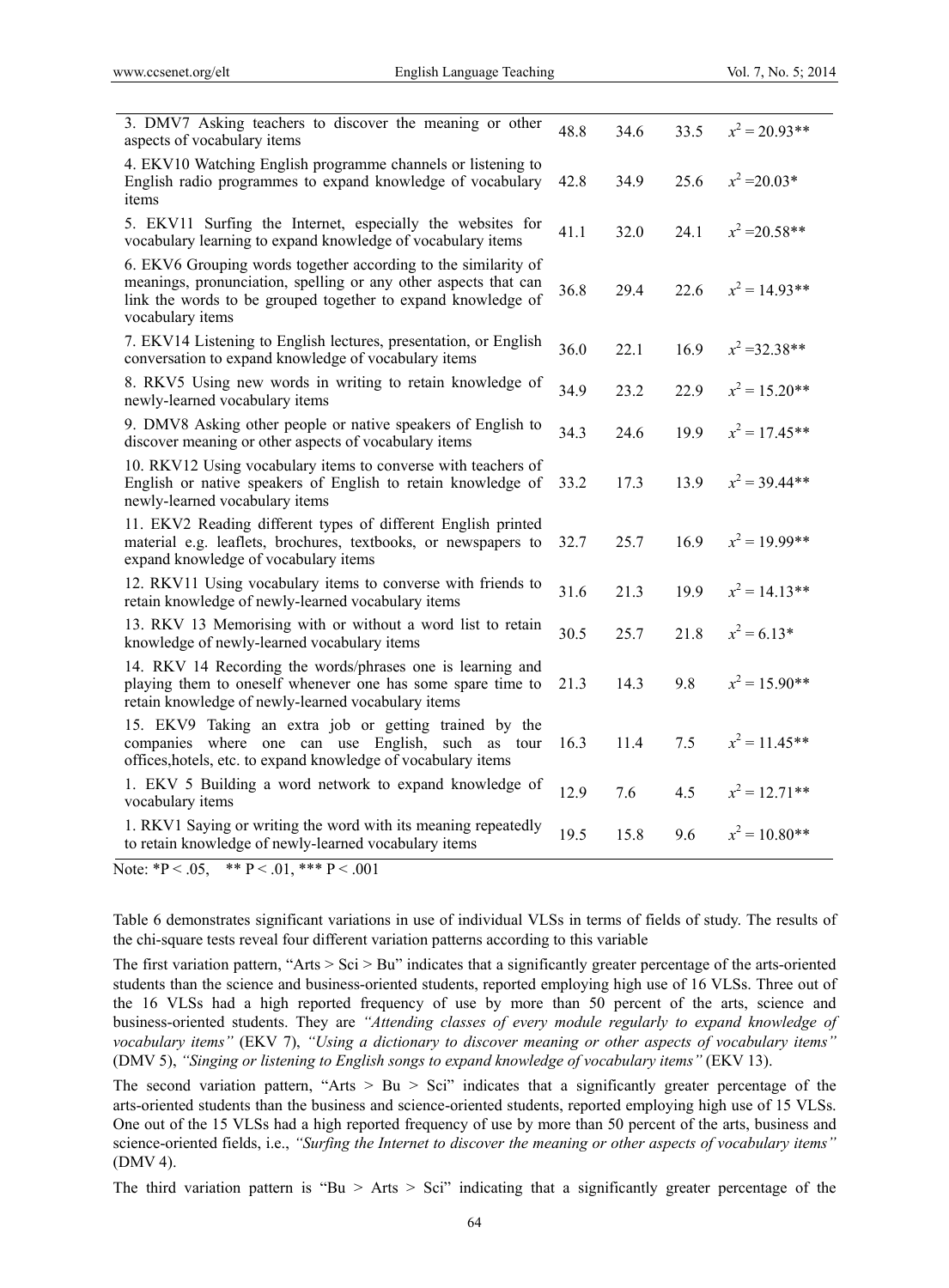business-oriented students than the arts and science-oriented students, reported employing high use of 1 VLS, i.e. *"Building a word network to expand knowledge of vocabulary items"* (EKV5).

The last variation pattern is "Sci > Arts > Bu" indicating that a significantly greater percentage of the science-oriented students than the arts and business-oriented students, reported employing high use of 1 VLS, i.e. *"Saying or writing the word with its meaning repeatedly to retain knowledge of newly-learned vocabulary items"* (RKV1).

|  | Table 7. Variation in the students' reported use of individual VLSs according to language-learning experiences |  |  |  |
|--|----------------------------------------------------------------------------------------------------------------|--|--|--|
|  |                                                                                                                |  |  |  |
|  |                                                                                                                |  |  |  |

| <b>Individual VLS Use</b>                                                                                                                                       | $%$ of High Use (3 or 4) |         |                   |
|-----------------------------------------------------------------------------------------------------------------------------------------------------------------|--------------------------|---------|-------------------|
| Used more by Non-Limited (39 VLSs)                                                                                                                              | Non-Limited              | Limited | Observed $x^2$    |
| 1. EKV7 Attending classes of every module regularly to expand<br>knowledge of vocabulary items                                                                  | 83.2                     | 74.9    | $x^2 = 9.34**$    |
| 2. EKV13 Singing or listening to English songs to expand knowledge<br>of vocabulary items                                                                       | 73.4                     | 49.9    | $x^2 = 57.07$ *** |
| 3. DMV4 Surfing the Internet to discover the meaning or other<br>aspects of vocabulary items                                                                    | 73.4                     | 45.3    | $x^2$ = 74.35***  |
| 4. DMV5 Using a dictionary to discover the meaning or other aspects<br>of vocabulary items                                                                      | 71.3                     | 57.0    | $x^2 = 20.06$ *** |
| 5. EKV12 Watching an English-speaking film with subtitles to<br>expand knowledge of vocabulary items                                                            | 67.9                     | 40.7    | $x^2$ = 63.39***  |
| 6. EKV3 Studying vocabulary items from advertisements, public<br>relations, notices, traffic signs, etc. to expand knowledge of<br>vocabulary items             | 62.3                     | 37.2    | $x^2$ = 59.93***  |
| 7. DMV 6 Asking friends to discover the meaning or other aspects of<br>vocabulary items                                                                         | 60.6                     | 45.1    | $x^2 = 22.02$ *** |
| 8. EKV 15 Practicing vocabulary translation from Thai into English<br>and vice versa to expand knowledge of vocabulary items                                    | 59.6                     | 35.2    | $x^2$ = 53.91***  |
| 9. DMV3 Guessing the meaning from contexts, such as pronunciation<br>and real situation to discover the meaning of vocabulary items                             | 54.3                     | 29.0    | $x^2$ = 59.28***  |
| 10. RKV 8 Associating pictures to vocabulary items to retain<br>knowledge of newly-learned vocabulary items                                                     | 51.7                     | 33.1    | $x^2$ = 31.93***  |
| 11. DMV2 Guessing the meaning from contexts, such as a single<br>vocabulary, grammatical structure of a sentence to discover the<br>meaning of vocabulary items | 51.1                     | 27.4    | $x^2$ = 53.05***  |
| 12. DMV1 Guessing the meaning by analysing the structure of words<br>(prefixes, roots and suffixes) to discover the meaning of vocabulary<br>items              | 47.2                     | 27.4    | $x^2$ = 38.01***  |
| 13. EKV4 Studying vocabulary section in one's textbook to expand<br>knowledge of vocabulary items                                                               | 47.2                     | 24.4    | $x^2 = 51.12$ *** |
| 14. DMV7 Asking teachers to discover the meaning or other aspects<br>of vocabulary items                                                                        | 47.1                     | 32.0    | $x^2 = 22.59$ *** |
| 15. EKV10 Watching English programme channels or listening to<br>English radio programmes to expand knowledge of vocabulary items                               | 45.7                     | 24.1    | $x^2 = 46.14***$  |
| 16. RKV9 Associating the target word in English with a word that<br>sounds similar in Thai language to retain knowledge of newly-learned<br>vocabulary items    | 45.1                     | 26.9    | $x^2$ = 32.38***  |
| 17. EKV6 Doing extra English exercises or tests from different<br>sources, such as texts, magazines, internets, etc to expand knowledge<br>of vocabulary items  | 40.0                     | 20.0    | $x^2 = 42.72$ *** |
| 18. RKV7 Connecting newly-learned vocabulary items to one's<br>previous learning experience to retain knowledge of newly-learned<br>vocabulary items            | 39.8                     | 20.9    | $x^2$ = 37.79***  |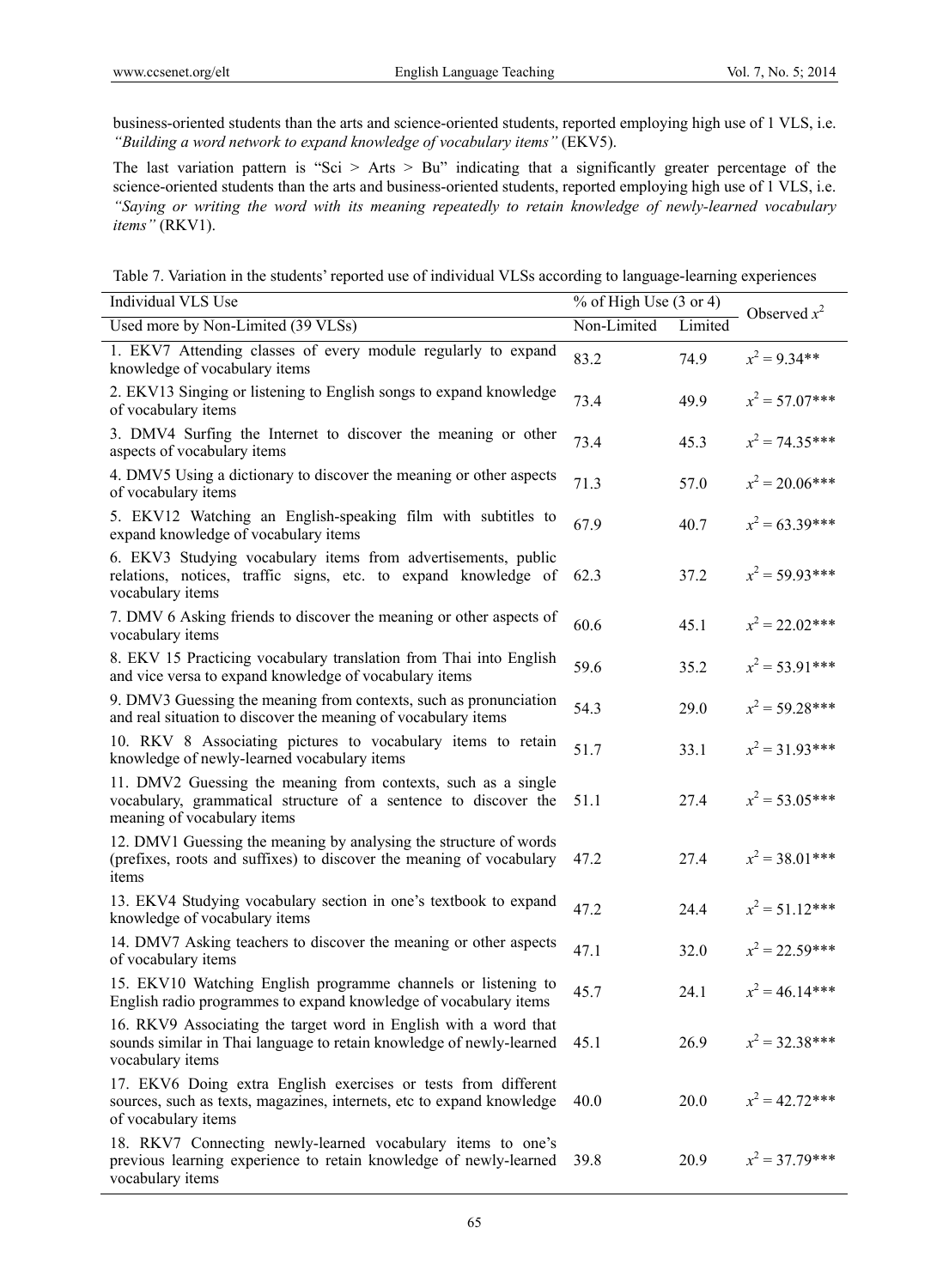| 19. EKV11 Surfing the Internet, especially the websites for<br>vocabulary learning to expand knowledge of vocabulary items                                                                                                            | 39.4 | 26.9 | $x^2 = 15.79$ *** |
|---------------------------------------------------------------------------------------------------------------------------------------------------------------------------------------------------------------------------------------|------|------|-------------------|
| 20. RKV5 Using new words in writing to retain knowledge of<br>newly-learned vocabulary items                                                                                                                                          | 39.1 | 15.6 | $x^2$ = 62.18***  |
| 21. RKV6 Associating newly-learned vocabulary items with<br>previously-learned ones to retain knowledge of newly-learned<br>vocabulary items                                                                                          | 38.3 | 17.7 | $x^2 = 47.13***$  |
| 22. EKV8 Learning words through literature, poems and traditional<br>culture to expand knowledge of vocabulary items                                                                                                                  | 35.3 | 17   | $x^2$ = 38.36***  |
| 23. EKV14 Listening to English lectures, presentation, or English<br>conversation to expand knowledge of vocabulary items                                                                                                             | 35.3 | 16.3 | $x^2 = 42.18$ *** |
| 24. RKV4 Looking at real objects and associating them with<br>vocabulary items to retain knowledge of newly-learned vocabulary<br>items                                                                                               | 34.7 | 17.5 | $x^2 = 34.43**$   |
| 25. DMV8 Asking other people or native speakers of English to<br>discover the meaning or other aspects of vocabulary items                                                                                                            | 34.3 | 19.5 | $x^2 = 24.71$ *** |
| 26. RKV13 Memorising with or without a word list to retain<br>knowledge of newly-learned vocabulary items                                                                                                                             | 34.3 | 18.2 | $x^2$ = 30.03***  |
| 27. EKV 2 Reading different types of different English printed<br>material e.g. leaflets, brochures, textbooks, or newspapers to expand<br>knowledge of vocabulary items                                                              | 34.0 | 17.2 | $x^2 = 29.90$ *** |
| 28. EKV1 Playing English games, such as scrabble, crossword<br>puzzles to expand knowledge of vocabulary items                                                                                                                        | 32.8 | 17.0 | $x^2 = 29.75***$  |
| 29. RKV10 Reviewing previous English lessons to retain knowledge<br>of newly-learned vocabulary items                                                                                                                                 | 32.3 | 12.4 | $x^2 = 26.10$ *** |
| 30. RKV11 Using vocabulary items to converse with friends to retain<br>knowledge of newly-learned vocabulary items                                                                                                                    | 31.5 | 18.2 | $x^2 = 21.36$ *** |
| 31. RKV10 Reviewing previous English lessons to retain knowledge<br>of newly-learned vocabulary items                                                                                                                                 | 31.1 | 16.6 | $x^2 = 26.10***$  |
| 32. RKV6 Keeping a vocabulary notebook to retain knowledge of<br>newly-learned vocabulary items                                                                                                                                       | 22.3 | 12.2 | $x^2 = 16.17$ *** |
| 33. RKV17 Grouping words together according to the similarity of<br>meanings, pronunciation, spelling or any other aspects that can link<br>the words to be grouped together to retain knowledge of<br>newly-learned vocabulary items | 21.3 | 12.4 | $x^2 = 12.57$ *** |
| 34. RKV1 Saying or writing the word with its meaning repeatedly to<br>retain knowledge of newly-learned vocabulary items                                                                                                              | 21.3 | 8.3  | $x^2 = 29.90$ *** |
| 35. RKV14 Recording the words/phrases one is learning and playing<br>them to oneself whenever one has some spare time to retain<br>knowledge of newly-learned vocabulary items                                                        | 20.2 | 11.0 | $x^2 = 14.30***$  |
| 36. RKV3 Writing vocabulary items with meanings on papers and<br>sticking them on the wall in one's room to retain knowledge of<br>newly-learned vocabulary items                                                                     | 18.1 | 11.0 | $x^2 = 8.96**$    |
| 37. RKV15 Setting aside a regular time for vocabulary learning or<br>memorising (e.g. just before going to bed) to retain knowledge of<br>newly-learned vocabulary items                                                              | 17.7 | 8.3  | $x^2 = 17.42$ *** |
| 38. RKV2 Saying vocabulary items in rhymes to retain knowledge of<br>newly-learned vocabulary items                                                                                                                                   | 15.1 | 7.6  | $x^2 = 12.56$ *** |
| 39. EKV9 Taking an extra job or getting trained by the companies<br>where one can use English, such as tour offices, hotels, etc. to expand<br>knowledge of vocabulary items                                                          | 14.5 | 9.9  | $x^2 = 4.41*$     |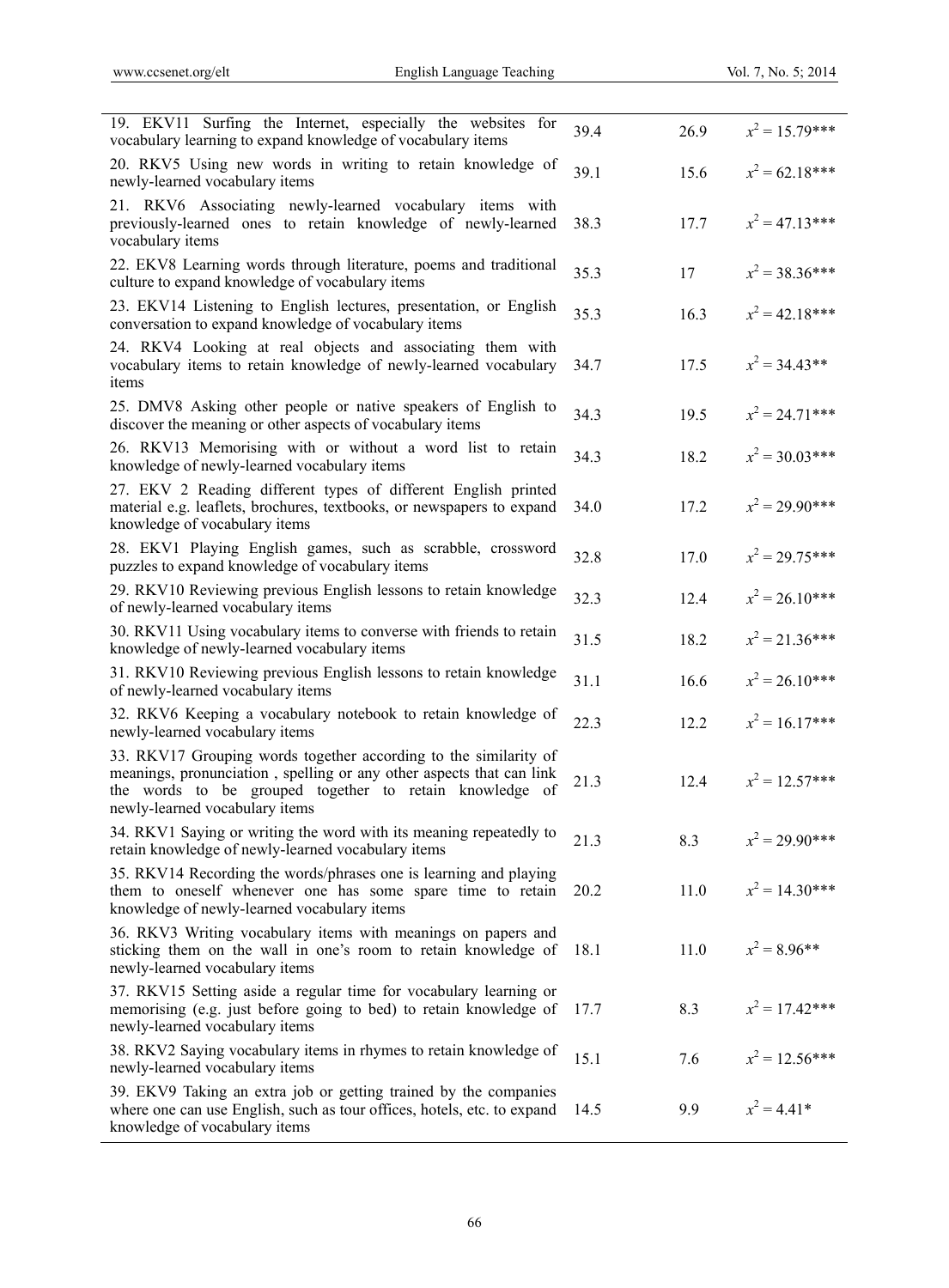Table 7 reveals that a significantly greater percentage of students who have an exposure to the English language within and beyond the formal classroom instructions than those who have an exposure to the English language within the formal classroom instructions reported employing high use of 39 VLSs. Of the 39 VLSs, 11 VLSs had a high reported frequency of use by more than 50 percent of students who have an exposure to the English language within and beyond the formal classroom instructions. When compared with fields of study, the students' language-learning experiences seem to have stronger effects on the students' VLS use, with a larger proportion of significant variations in the students' use of individual strategies across the strategy questionnaire found to be related to this variable.

#### **4. Discussion**

The findings mentioned above were discussed as follows:

#### *4.1 Use of VLSs and Fields of Study*

Field of study has been considered one of the significant factors influencing students' VLS use. Some previous researchers have found significant differences in VLS use between students studying in different academic fields (Wei, 2007; Siriwan, 2007; Bernardo & Gonzales, 2009; Tsai & Chang, 2009). In the present study, the findings suggest that field of study was found to be one of the factors influencing VLS use. The arts-oriented students employed VLSs significantly more frequently than the business and science-oriented students in the overall VLS use, use of VLSs by the three main categories and use of VLSs at individual VLS level. On the other hand, the students in the business-oriented and the science-oriented fields did not differ in their VLS use. When taking a closer look at the arts-oriented field of study, around 50 percent (182 out of 369) of students studying in the arts-oriented field were English majors. The results of the present study are partly consistent with Liao (2004), Siriwan (2007), Wei (2007) and Yi (2010) in that English majors generally exceed non-English majors in the overall VLS use.

One of the possible explanations is their language learning motivation. Motivation in the context of L2 learning refers to "the effort which learners put into learning L2 as a result of their need or desire to learn it" (Ellis, 1994: 715). Empirical research work has discovered that English major students were more highly motivated in learning English language than those in non-English majors (Kell, 2005). In addition, empirical research work supports the link between students' motivation in language learning and their VLS use revealing that the more highly motivated learners employed a wider range of VLSs than those of lower motivation (Marttinent, 2008). As a result, the students in arts-oriented field reported employing a more variety and a greater frequency of VLSs than those in the business and science-oriented fields.

Even though the business and science-oriented students were not significantly different in terms of VLS use in the overall and the category levels, it is worth taking the individual level to be discussed. At the individual level, two dominant patterns, "Arts > Sci > Bu" and "Arts > Bu > Sci" were found. The former pattern indicates a significantly greater percentage of the arts-oriented students than the science and business-oriented students, reporting high use of 16 VLSs. The latter variation pattern indicates a significantly greater percentage of the arts-oriented students than the business and science-oriented students, reporting high use of 15 VLSs. The interesting point worth to be discussed here is the differences of VLS use at the individual level between the business and science-oriented students. In those strategies related to discovering meaning or other aspects of vocabulary items and retaining the knowledge of newly-learned words, the business-oriented students tended to rely more on social strategies than did the science-oriented students. Examples are *"Asking teachers to discover the meaning or other aspects of vocabulary items"* (DMV 7), *"Asking other people or native speakers of English to discover the meaning or other aspects of vocabulary items"* (DMV 8), *"Using vocabulary items to converse with teachers of English or native speakers of English to retain knowledge of newly-learned vocabulary items"*  (RKV12)*, "Using vocabulary items to converse with friends to retain knowledge of newly-learned vocabulary items*" (RKV11). The science-oriented students tended to rely more on guessing to discover the meaning and making connections and associations to retain knowledge newly-learned words.

The differences at individual VLS use could be explained by the personal characteristics of students in these two different academic fields. The business-oriented students in the present study are students majoring in marketing, accounting, and banking and finance. Science-oriented students include science, nursing science and engineering students. According to Pringle, DuBose, and Yankey (2010) students in business administration fields are extroverted, and in particular students majoring in marketing are more extroverted than those in other business majors. This could explain why the business-oriented students rely more on social strategies when discovering the meaning and retain knowledge of newly learned words than those in science-oriented field.

The different personal characteristics of students in business and engineering fields were also found by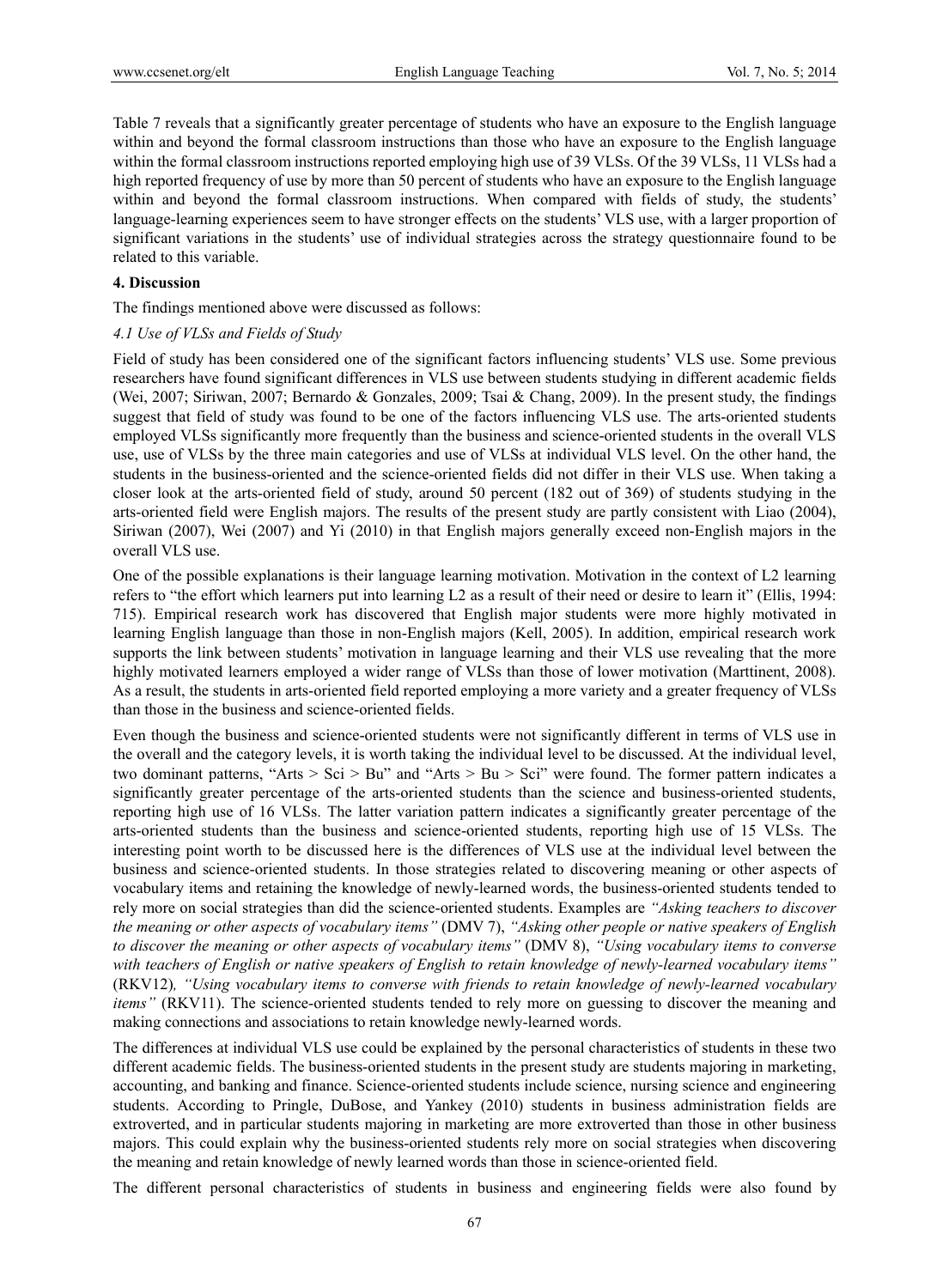Nagarjuna and Mamidenna (2008) revealing that students with an engineering background were more self-reliant, realistic, and responsible than those with commerce background. These characteristics can be found in the present study when the science-oriented students expanded their knowledge of vocabulary items by relying more on self-practice reliance strategies*.* Examples are *"Practicing translating vocabulary from Thai into English and vice versa"* (EKV 15), *"Studying vocabulary items from advertisements, public relations, notices, traffic signs, etc."* (EKV3), *"Studying vocabulary section in one's textbook"* (EKV 4), while business-oriented students are likely to rely more on media-reliance techniques, such as *"Watching an English-speaking film with subtitles"*  (EKV12), *"Watching English programme channels or listening to English radio programmes"* (EKV 10), *"Surfing the Internet, especially the websites for vocabulary learning"* (EKV11), *"Listening to English lectures, presentation, or English conversation"* (EKV 14). The different personal characteristics of the students in science and business-oriented fields may influence their VLS use when they seek to discover the meaning, retain and expand the knowledge of vocabulary items*.* 

#### *4.2 Use of VLSs and Language-Learning Experiences*

As mentioned earlier, language-learning experiences have been categorised in the present study into experiences that were limited or non-limited to formal-classroom instructions. The participants who have an exposure to the English language within the formal classroom instructions or hardly ever have an exposure to the English language beyond the formal classroom instructions were categorised as "limited to formal classroom instructions" (herein, "limited"), while the participants who have an exposure to the English language within and beyond the formal classroom instructions were categorised as "non-limited to formal classroom instructions" (herein, "non-limited"). To the best of the researcher's knowledge, no empirical research work has taken this variable into consideration as a factor that might affect the students' VLS use. However, in Siriwan's study (2007), the variable, namely previous language learning experience seems to be closely related to the variable being investigated in the present study. In that study, the previous language learning experiences were classified into "more" and "less" experienced based on the completion of the fundamental English 1 and 2 courses. Siriwan found that previous language learning experience was one of the key factors affecting the students' VLS use. The findings of the present study extend what has been found by Siriwan. In the present study, the students who have an exposure to the English language within and beyond the formal classroom instructions reported employing VLSs significantly more frequently than those who have an exposure to the English language within the formal classroom instructions in the overall VLS use, use of VLSs by the three main categories and use of VLS at the individual strategy level. In particular, 39 VLS items were found to be significantly different at this level. The findings of the present study suggest the strong effects of language-learning experience on VLS use.

The possible explanation for such strong effects of the students' language-learning experiences on their VLS use is that outside the classroom, the role of the teacher may fade. Therefore, it is entirely up to the students to take control of their own learning. One of the effective ways for students to learn vocabulary is to take responsibility for their own learning and become autonomous learners who decide what words to learn, make decision about how to learn and revise them, seek out opportunities to use the language and keep up their motivation to keep on learning and using the language (Nation, 2008). The qualities of autonomous or self-regulated learners in students who have an exposure to the English language within and beyond the formal classroom instructions might be the explanatory factor for the high frequency of their VLS use.

The non-limited group is considered more skilled vocabulary learners than the limited group. Thus, it is possible that the non-limited group has learned how to discover, retain and expand the vocabulary items. These skills probably help them construct their VLSs. This is consistent with Afflerbach, Pearson, and Paris (2008, p. 365) that "skills make up strategies….. strategies require a skill set". Afflerbach et al. (2008) point out further that skills are used automatically, while strategies are used deliberately. The non-limited group in the present study applied a wide range of VLSs because they drew on strategies of skilled vocabulary learners. These skills were used consciously when they were encountering the vocabulary items. This situation has been supported by Paris, Wasik, and Turner (1991) stating that developing skills can be construed as a strategy whenever it was applied in conscious activation because strategies are "skills under consideration" (p. 611).

### **5. Conclusion**

Conducted in a data-driven, systematic and non-judgmental descriptive manner, the present study contributed to the context of English language education at the tertiary-level in Thailand. It focused on the investigated variables, namely students' fields of study and language-learning experiences. The VLS questionnaire was employed for data collection. The results revealed that fields of study and language-learning experiences affected the students' overall VLS use, VLSs used by the category and individual strategy levels. It has been concluded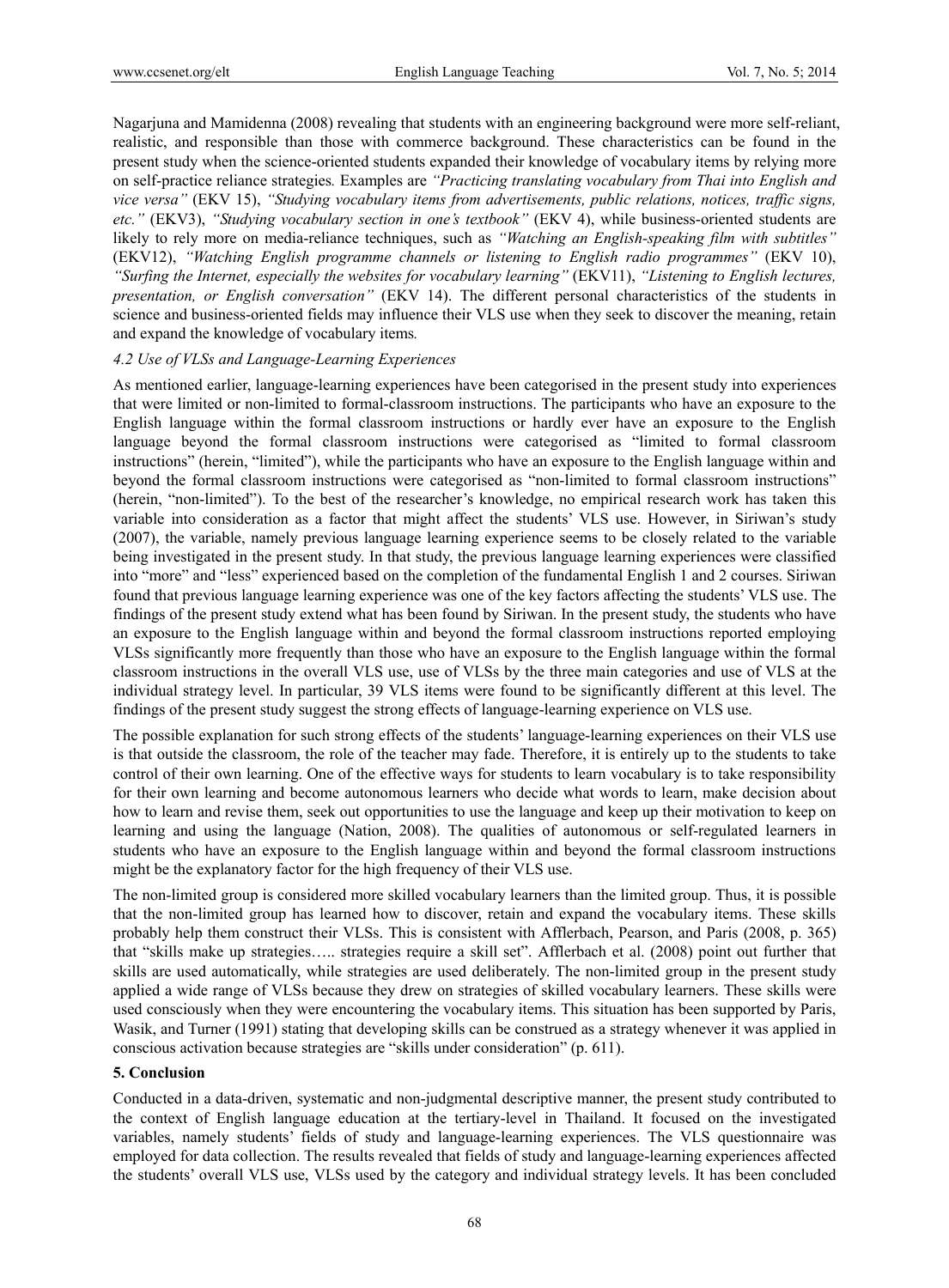that between the two variables, language-learning experiences were found to have stronger effects on the student's VLS use than the students' field of study, as it was found that 98% of VLS items in VLS questionnaire were significantly different according to this variable. Limiting one's study of language to formal classroom settings has been shown to be debilitating to one's skills to deal with new vocabulary items. The more varieties of learning experiences, the better are the skills to deal with the vocabulary items.

#### **6. Limitations of the Study and Suggestions for Further Research**

A written questionnaire was employed as the main research instrument to elicit the data concerning the students' strategy use. However, no research instrument has been accepted to be the best research method to elicit such data; therefore, the potential limitations related to the use of written questionnaire should be acknowledged: 1) the respondents might not be able to exactly recall what they had done when they were dealing with vocabulary items so, they might not exactly report their real VLS use 2) the responses might be inaccurate because of the difficulty involved in the respondents' evaluation of their own VLS use. It would be better if further research studies could employ other data collection methods, such as classroom observations, think-aloud and diaries to supplement the use of a single written questionnaire.

The present study has limited itself to study the use of VLSs in relation to the two independent variables, namely fields of study and language-learning experiences. Other variables, such as years of study, motivation, vocabulary size, language proficiency should be taken into consideration by further research.

In the present study, both probability and non-probability sampling techniques were employed to select the participants. Therefore the findings of the present study might not be able to generalise to the whole population which was a total of tertiary-level students studying in the Northeast of Thailand. The extension of research findings and conclusion were limited to the setting of the present study.

#### **Acknowledgement**s

The authors would like to express their heartfelt gratitude to all research participants for their enthusiastic participation. The authors wish to extend their appreciation to all teachers who work as coordinators at all participating institutions. Without their help and cooperation, the completion of this study would be impossible.

#### **References**

- Afflerbach, P., Pearson, D. P., & Paris, S. (2008). Clarifying differences between reading skills and reading strategies. *The Reading Teacher*, *61*(5), 364-373. http://dx.doi.org/10.1598/RT.61.5.1
- Asgari, A., & Mustapha, B. G. (2011). The type of vocabulary learning strategies used by ESL students in university Putra Malaysia. *English Language Teaching*, *4*(2), 84-90. http://dx.doi.org/10.5539/elt.v4n2p84
- Bernardo, A. S., & Gonzales, T. H. (2009). Vocabulary learning strategies of Filipino college students across five Disciplines. *TESOL Journal*, *1*, 17-27.
- Fraenkel, J. R., & Wallen, N. E. (2000). *How to Design and Evaluate Research in Education*. London: Mcgraw Hill.
- Intaraprasert, C. (2004). *ETS Students and Vocabulary Learning Strategies: A Preliminary Investigation* (Unpublished Research, Suranaree University of Technology, Nakhon Ratchasima, Thailand).
- Jahan, A., & Jahan, N. (2011). Working with vocabulary at tertiary level in Bangladesh. *Journal of Education and Practice*, *2*(5), 45-57.
- Kelly, M. (2005). Motivation, the Japanese freshman university student and foreign language acquisition. *JALT Hokkaido Journal*, *9*, 32-47.
- Liao, Y. F. (2004). A survey study of Taiwan EFL freshmen vocabulary learning strategies. *Journal of National Pin-Tung Normal College*, *21*, 271-288.
- Marttinen, M. (2008). *Vocabulary Learning Strategies Used by Upper Secondary School Students Studying English as a Second Language* (Unpublished Master Thesis, University of Jyvaskyla, Finland).
- Nagarjuna, V. L., & Mamidenna, S. (2008). Personality characteristics of commerce and engineering graduates—A comparative Study. *Journal of the Indian Academy of Applied Psychology*, *34*(2), 303-308.
- Nation, I. S. P. (2001). *Learning Vocabulary in Another Language*. Cambridge: Cambridge University Press. http://dx.doi.org/10.101
- Nation, I. S. P. (2008). *Teaching Vocabulary Strategies and Techniques*. Boston: Sherrise Roehr.
- Nation, I. S. P. (2009). *Teaching ESL/ EFL Reading and Writing*. New York: Routledge.